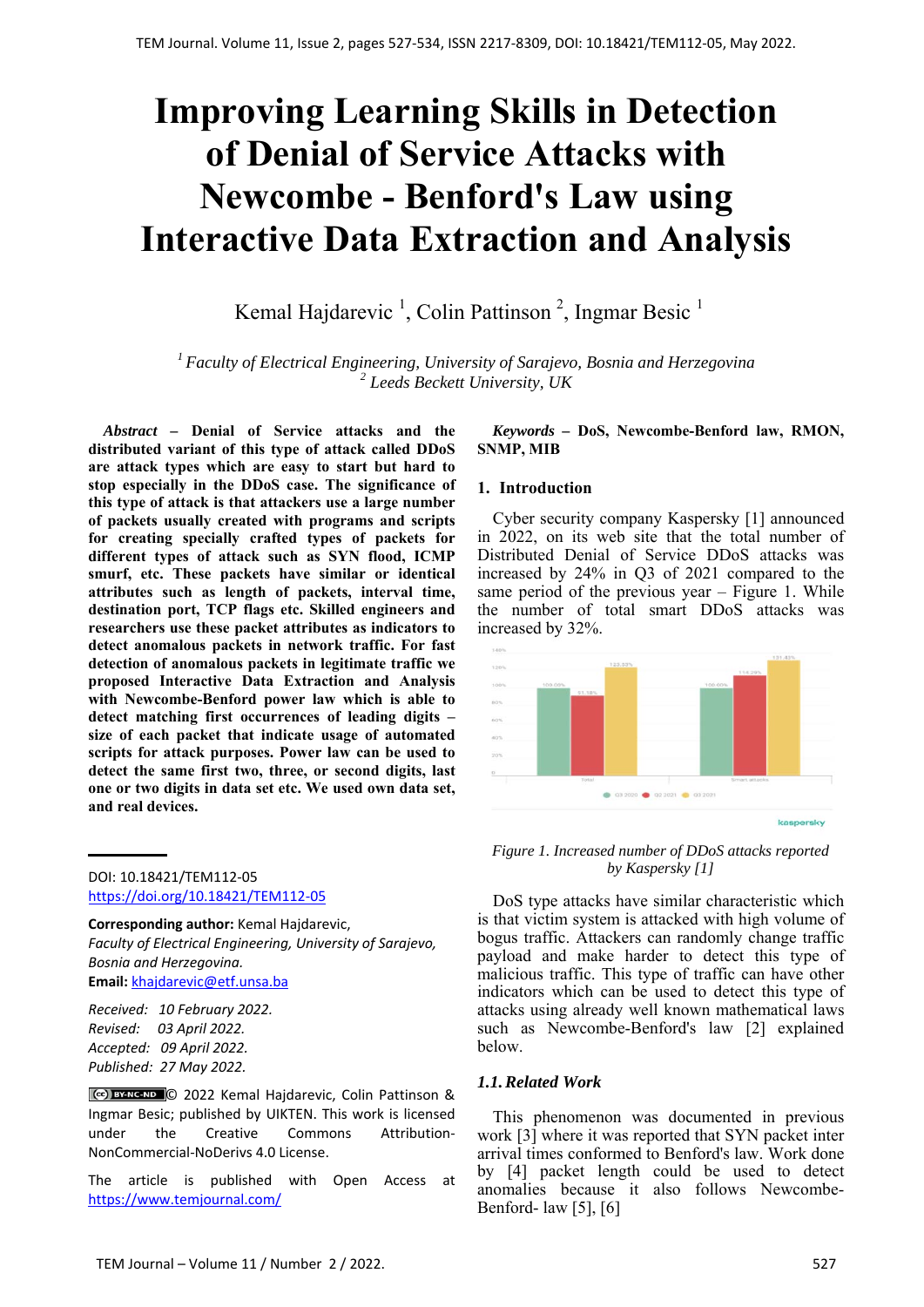Simon Newcombe [5] in 1881 discovered that number 1 as first digit in datasets appears more frequently than other numbers and that occurrences of other numbers decrease more as they are closer to number 9. Newcombe [6] used logarithmic tables and explained his discovery by observing that in a physical logarithmic paper book the first pages were far more worn than the later pages [5]. In 1938 Frank Benford [6] rediscovered the same phenomenon in observations that percentage of times the natural numbers 1 to 9 are used as first digits in numbers related to rivers area, population, pressure, post addresses and similar follows the logarithmic relation [4]:

$$
F_a = \log\left(\frac{a+1}{a}\right) \tag{1}
$$

Where Fa is the frequency of the digit a in the first place of used numbers i.e.,  $a=1, 2, 3, \ldots 9$ .

Mahyar and Khosrow [7] presented a table (Table 1.) of the distribution of number occurrences based on Banford-Newcombe law [5], [6].

*Table 1. First digit occurrence distribution* 

| Digit |              |   |                         |        |        |                    |           |         |        |
|-------|--------------|---|-------------------------|--------|--------|--------------------|-----------|---------|--------|
|       | $\Im O$<br>C | ○ | ∽<br>$\mathcal{C}$<br>○ | ◡<br>Š | پ<br>S | $\mathcal{S}$<br>Š | 958<br>Ò. | 25<br>○ | А<br>c |

For the sake of better visualization, the above table content is presented in bar chart graph below Figure 2. *Newcombe-Benford power distribution law*:



*Figure 2. Newcombe-Benford power distribution law* 

Applying the Newcombe-Benford law, Benford [6] stated that any deviation of digit frequency from observed collected data is considered as anomalous. This phenomenon is used in banking industry by auditors and law enforcement agencies as a tool to detect potential fraud, or to detect:

*"falsified numbers in tax returns, invoice payment records, expense account claims, and many other settings often display patterns that aren't present in legitimate records"* [7].

Thus the Newcombe-Benford law is used in many areas of professional engagement, including computer and network operations to detect anomalous behavior. We found recent research work [3], [4], [8] where Newcombe-Benford law is used in the information security management process, more specifically for accurate detection of anomalies and attacks in computer communication network flows.

Newcombe-Benford law used for DoS detection in below published papers – shown in Table 2. below:

*Table 2. Work related to DoS to Newcombe-Benford law* 

| Indicator - Type of traffic                                  | Published work |
|--------------------------------------------------------------|----------------|
| SYN packet inter arrival times                               | $[3]$ , $[8]$  |
| Packet length, TCP traffic flow<br>(src_bytes, dst_bytes[9]) | [4] [9]        |

## **2. Rationale for Deciding to use Interactive Data Extraction and Analysis Software, Packet Size as Indicator of Attack on Real Network Segment**

In above referenced papers [3], [4], [8] are presented approaches to detect anomalous behavior in network traffic flows based on frame length. Research papers [8], [9], [10] reveal that attacking packets had the same or similar packet sizes due to usage of tools intended for scanning and attacking which create customized packets with specific length and flags. In the referenced paper, the researchers used specially made software where Newcombe-Benford law was used. Knowing that producing software for gathering the same results can be challenging and time consuming we decided to search for off the shelf software that can be used for improving Denial of Service Attacks detection skills. It is well known that maximum Ethernet frame can be up to 1518 Bytes in length [14] and minimum 64 Bytes [15].

Special crafted packets are used by attackers [16] in reconnaissance phase to detect victim's operating systems and hardware to gain information which later will be used in attacking phase to conquer attacked system. Specially crafted packets can be used in exploitation, reinforcement, consolidation or pillage phase to steal data or to block a target system from providing legitimate services to their users. As referenced above, similar or same frame / packet size are crafted using programs and scripts to produce large amount of traffic that results into DoS type of attack. This type of network traffic behavior is detectable by automated software by examining and searching for signs of large numbers of the same or similar frame / packet sizes that differ from usual and legitimate network traffic.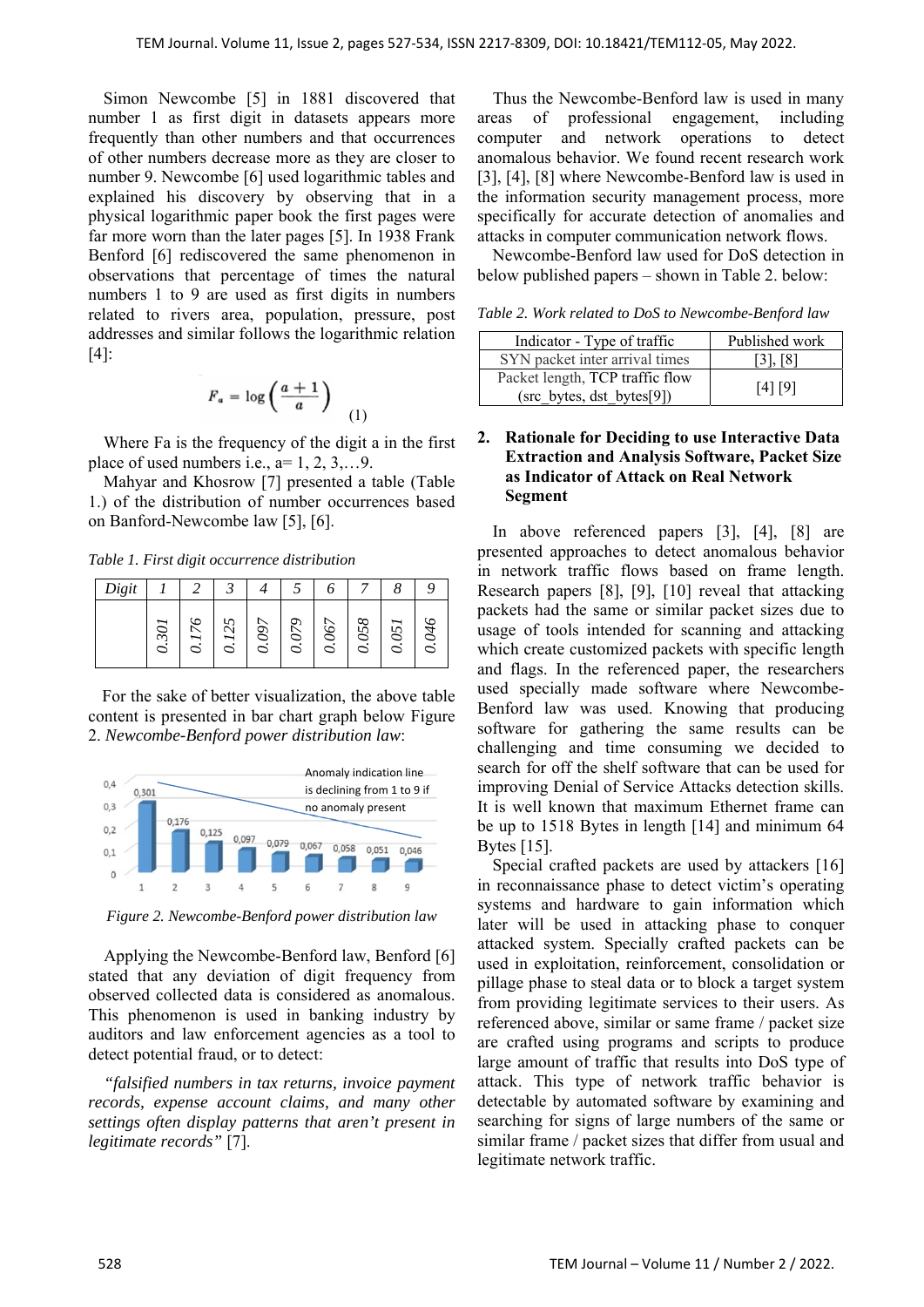## *2.1.Rationale for Using Interactive Data Extraction and Analysis for Denial of Service Attacks in Education Purposes and for Improving Skills in Attack Detection*

In this paper we present an approach for using off the shelf Interactive Data Extraction and Analysis (IDEA) [17] software to assist in detecting DoS attack for free in network flows.

This paper presents a simple approach for quick result presentation. Preparation and data usage is straightforward because no additional time is needed for coding or scripting because Newcombe-Benford law tool is already present in IDEA and for free of charge it is possible to spot DoS attack in 1000 packets. To make more representative tests we used the commercial version and tested traffic that contains DoS malicious traffic and traffic that mostly contains legitimate traffic with more than million packets and then we compared the results.

# *2.2.Rationale to use Frame Size as an Indicator for Malicious Behavior*

Attackers use reconnaissance scripts for scanning purposes to automate and speed the process of detecting vulnerabilities in a victim's systems. They also can start DoS type of attacks using scripts that produce large number of same or similar packet sizes usually without user data in packets with flags that are used such as SYN flood attack [10], [11] to overwhelm the links of attacked resources.

A TCP frame with no TCP payload, and no TCP or IP options, sent over IPv4 over Ethernet, has a 14 byte Ethernet header, a 20-byte IPv4 header, and a 20-byte TCP header, for a total of 54 bytes. When it's transmitted on the Ethernet, it is padded to a minimum of 60 bytes, and has a 4-byte CRC appended to it.

*Hping3* and nmap can be used to specify frame size length sent to targeted system that can be recorded with Wireshark and analyzed with IDEA. Knowing the size of user data and 54 bytes of mandatory size TCP segment it is clear that a frame on the wire will be 54 bytes plus additional user data specified in Hping3, this is easy searchable in IDEA as shown below.

#### *2.3. Rationale to Use Real Hardware*

We decided to use real hardware and software which can be performed in simulation environments such as GNS3 or other simulation environments. Our decision to use real hardware was due to the nature of DoS attacks that tend to overwhelm resources. These are typically limited in simulated environments, so using real hardware brings our experiments closer to real situations.

# **3. Hardware and Software Used and Experiment Configuration**

We used Cisco hardware components and software available online such as Wireshark, Nmap and commercially available DEA.

# *3.1. Software Used*

 Ireasoning MIB Browser with SNMP Browser and SNMP Trap receiver are available on [19], Wireshark available on [20], CaseWare IDEA available on [17], nmap available on [12] and hping3 [13].

## *3.2.Hardware Used*

Cisco SG250-18 [21] 18-Port Gigabit Smart Switch, Wireless access point, one server and three PCs – Figure 3.

# *3.3.Hardware Configuration of Active Network Components for Experiments*

We set up a network environment isolated from other networks but connected to the Internet via 192.168.1.100 wired / wireless router as shown below in Figure 3. Our network segment was established with Cisco SG259-18 Gigabit Smart Switch which is capable to collect RMON statistics that include frame size information among other useful information. This switch is able to use SPAN port that directs traffic from chosen ports which are the object of monitoring to one SPAN port on which a computer with Wireshark or software is used to capture traffic.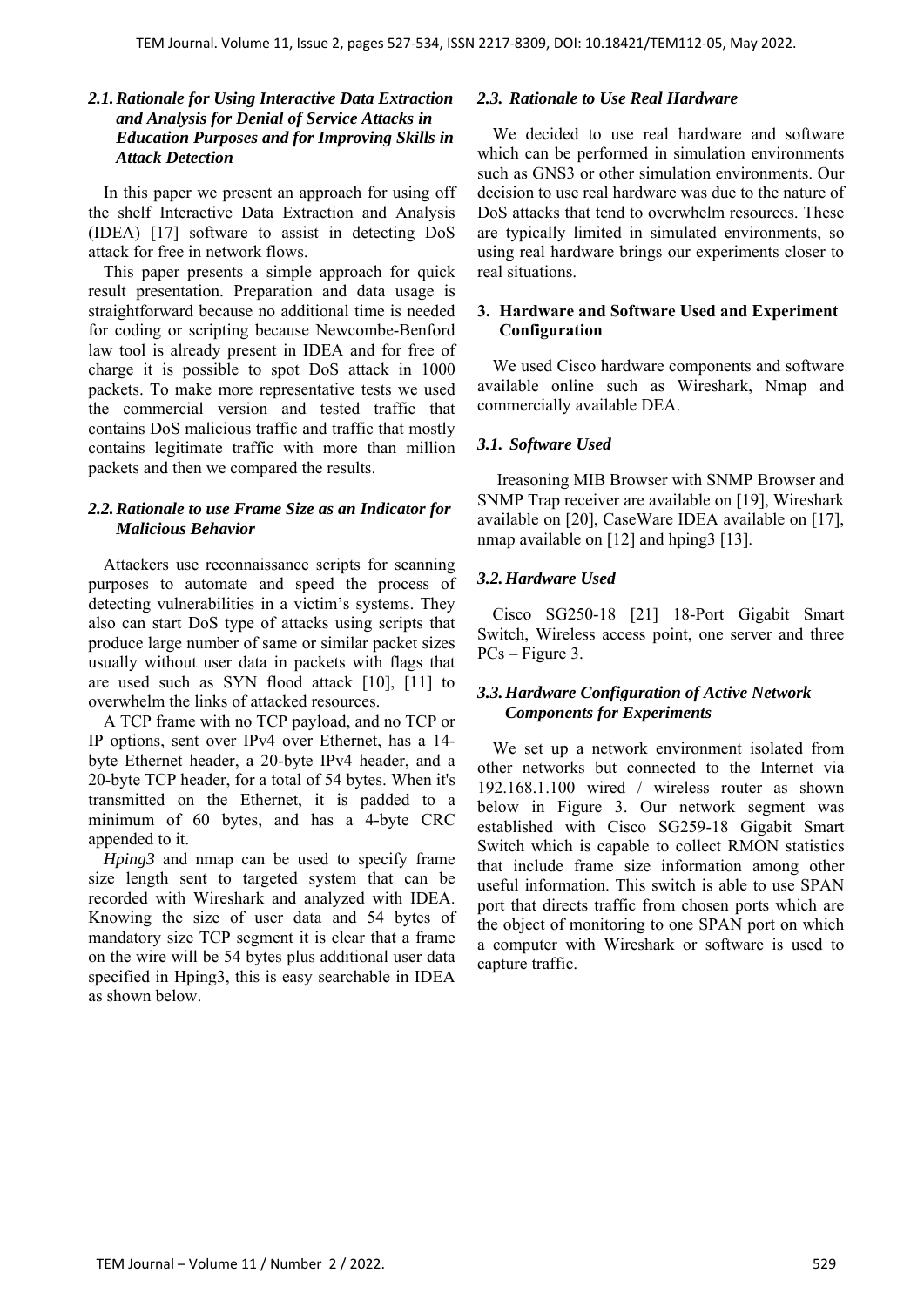

*Figure 3. Testbed network environment SPAN port configuration* 

To be able to collect network traffic on a single port from selected ports we used SPAN port as shown in Figure 4. and Figure 5.

| <b>SPAN Session Destinations</b> |  |     |                                 |  |
|----------------------------------|--|-----|---------------------------------|--|
| <b>SPAN Destination Table</b>    |  |     |                                 |  |
|                                  |  |     | Session ID Port Network Traffic |  |
|                                  |  | GF2 | Enabled                         |  |

*Figure 4. Receiving SPAN port configuration* 

|              |                          | <b>SPAN Session Sources</b>              |                  |              |  |
|--------------|--------------------------|------------------------------------------|------------------|--------------|--|
|              | <b>SPAN Source Table</b> |                                          |                  |              |  |
|              |                          | Filter: Session ID equals to   1 (GE2) V | Go               | Clear Filter |  |
| $\mathbf{1}$ | Session ID               | <b>Destination Port</b>                  | Source Interface | Monitor Type |  |
| - 1          |                          | GF2                                      | GE <sub>1</sub>  | Rx and Tx    |  |
| GF2          |                          | GE16                                     | Rx and Tx        |              |  |

*Figure 5. Monitored SPAN ports configuration* 

## *3.4.Attacking Hping3 Software Configuration for Experiments*

We used *hping3* for scanning and DoS attacks by using different options or flags that informs applications how (specific length of packet, TCP flag types, etc.) packets will be formed to be sent over network.

We used nmap scanning tool and hping3 to produce large amount of SYN packets to simulate SYN DoS attacks similar as DoS and DDoS tools would produce.

We used Wireshark tool to capture whole packets a similar approach was used by [3], [4], [8].

We used CaseWare IDEA software and built in Newcombe-Benford law analyzer tool to analyze captured data.

We configured Hping3 to be used for DoS attack against a victim with IP address 192.168.1.102, destination port was 139, window size was 64, type of traffic was flood with spoofed IP addresses defined with flag rand-source. Packets are 120 bytes of data and frame size on wire was 174 bytes (120 user data and 54 bytes of TCP and Ethernet data previously explained):

*hping3 -c 100000 -d 120 -S -w 64 -p 139 - -flood - -rand-source 192.168.1.102* 

## **4. Experiment Results**

Every Ethernet frame that carries TCP segments has 20 Bytes of TCP header + 20 Bytes IP header + 14 bytes Ethernet header which is 54 bytes in total plus additional user data as it is explained in section 2.2 Rationale to use frame size as an indicator for malicious behavior.

#### *4.1.Scanning Results*

Below are lines of traffic captured by Wireshark that was generated by hping3:

|                                 | Spoofed address coming from attacker                                                                                                    |
|---------------------------------|-----------------------------------------------------------------------------------------------------------------------------------------|
| "", "NBSS Continuation Message" | 6402","20.703931","21.182.189.225","192.168.1.102","NBSS","174"<br>Attacked address                                                     |
|                                 | "6403", "20.703932", "21.182.189.225", "192.168.1.102", "TCP", "174", "",<br>"[TCP Out-Of-Order] 3101 > 139 [SYN] Seq=0 Win=64 Len=120" |

Generated hping3 TCP traffic provoke TCP retransmissions to spoofed address 21.182.189.225 from victim IP address 192.168.1.102 as shown below:

Attacked address sent retransmissions to spoofed asddress

*"6404","20.704358","192.168.1.102","21.182.189.225","TCP","60",""," 139 > 3101 [SYN, ACK] Seq=0 Ack=1 Win=8192 Len=0 MSS=1460"* 

*"6405","20.704359","192.168.1.102","21.182.189.225","TCP","60","","[ TCP Out-Of-Order] 139 > 3101 [SYN, ACK] Seq=0 Ack=1 Win=8192 Len=0 MSS=1460"* 

*"11484","21.719987","192.168.1.102","21.182.189.225","TCP","60","", "[TCP Retransmission] 139 > 3101 [SYN, ACK] Seq=0 Ack=1 Win=8192 Len=0 MSS=1460"* 

*"11485","21.719988","192.168.1.102","21.182.189.225","TCP","60","", "[TCP Retransmission] 139 > 3101 [SYN, ACK] Seq=0 Ack=1 Win=8192 Len=0 MSS=1460"* 

*"26502","23.719946","192.168.1.102","21.182.189.225","TCP","60","", "[TCP Retransmission] 139 > 3101 [SYN, ACK] Seq=0 Ack=1 Win=8192 Len=0 MSS=1460"* 

*"26503","23.719947","192.168.1.102","21.182.189.225","TCP","60","", "[TCP Retransmission] 139 > 3101 [SYN, ACK] Seq=0 Ack=1 Win=8192 Len=0 MSS=1460"*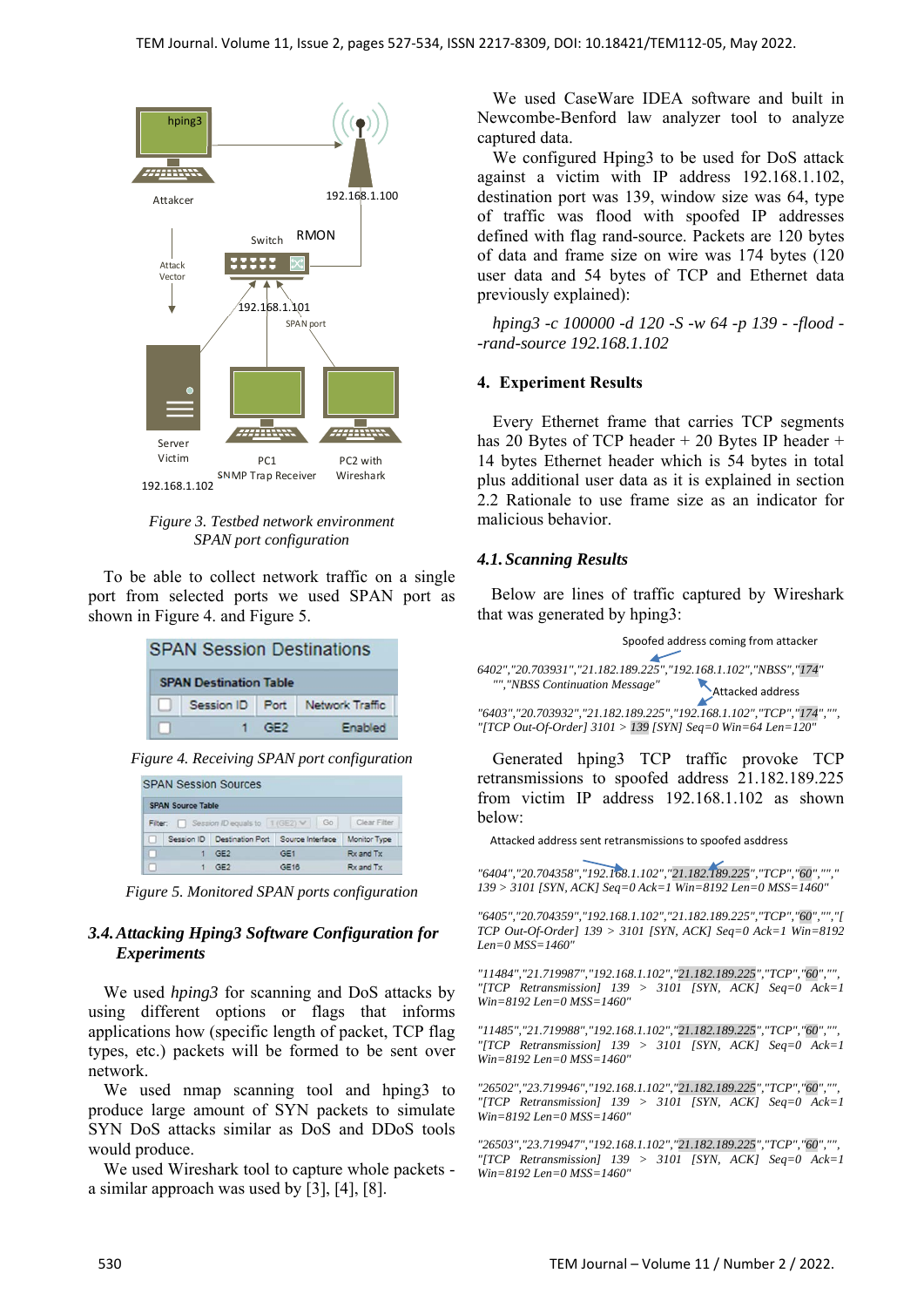*"41838","27.721974","192.168.1.102","21.182.189.225","TCP","60","", "[TCP Retransmission] 139 > 3101 [SYN, ACK] Seq=0 Ack=1 Win=8192 Len=0 MSS=1460"* 

*"41839","27.721974","192.168.1.102","21.182.189.225","TCP","60","", "[TCP Retransmission] 139 > 3101 [SYN, ACK] Seq=0 Ack=1 Win=8192 Len=0 MSS=1460"* 

*"57732","35.724210","192.168.1.102","21.182.189.225","TCP","60","", "[TCP Retransmission] 139 > 3101 [SYN, ACK] Seq=0 Ack=1 Win=8192 Len=0 MSS=1460"* 

*"57733","35.724210","192.168.1.102","21.182.189.225","TCP","60","", "[TCP Retransmission] 139 > 3101 [SYN, ACK] Seq=0 Ack=1 Win=8192 Len=0 MSS=1460"* 



*Figure 6. Attack periods circled in oval* 

# *4.2.RMON Statistics*

To gain a better understanding of the generated traffic on a network where Hping3 has initiated communication that produced large amount of retransmissions, we used RMON statistics.



*Figure 7. Legitimate traffic* 

RMON collects data of network flows for frames of 64 Bytes, 64 to 127 bytes, 128 to 256 Bytes which are the relevant for our research results. In Figure 6. above is shown the attack traffic (64 Bytes, 64 to 127 bytes, 128 to 256 Bytes) and where initiating traffic is circled in dashed oval and retransmissions are circled in oval with continuous line.

In Figure 7. is shown the legitimate traffic flow with more different types of length traffic compared to Figure 6.



*Figure 8. Frame length count - Legitimate traffic* 

# *4.3.Validation Results Obtained from Newcombe-Benford Law Using IDEA Software*

The figures above show that most packets categorized as suspicious by Newcomb-Benford law analyzer tool are those arriving form attacker host generated with *Hping3* tool. Another conclusion that is clear from Newcombe-Benford law is that a result graph for the first two digits test gives the most accurate detection of anomalous behavior.

Captured network traffic was then converted to an excel file to be manually imported to IDEA software. The IDEA software was used to import data and analyzed by Newcombe-Benford law which offers different test types. With the IDEA it is possible to analyze traffic files that contain 1000 packets in free of charge version of the IDEA software, and in commercial version it is possible to analyze 2,147,483.647 of packets [16]

Figure 10. shows result of regular web browsing activity where the IDEA, using Newcombe- Benford law, didn't recognize significant anomalies.

# *4.4.Traffic Analysis of Hping3 Generated Traffic*

We captured and analyzed 1,048.575 frames that mostly contain legitimate traffic – Figure 8. where almost 50 % of traffic has more than 1500 length frames.

Knowing that 1518 is maximum frame length it is understandable that this indicates real legitimate traffic.

 We captured and analyzed 1,289.095 frames that contain legitimate and DoS malicious traffic – Figure 9.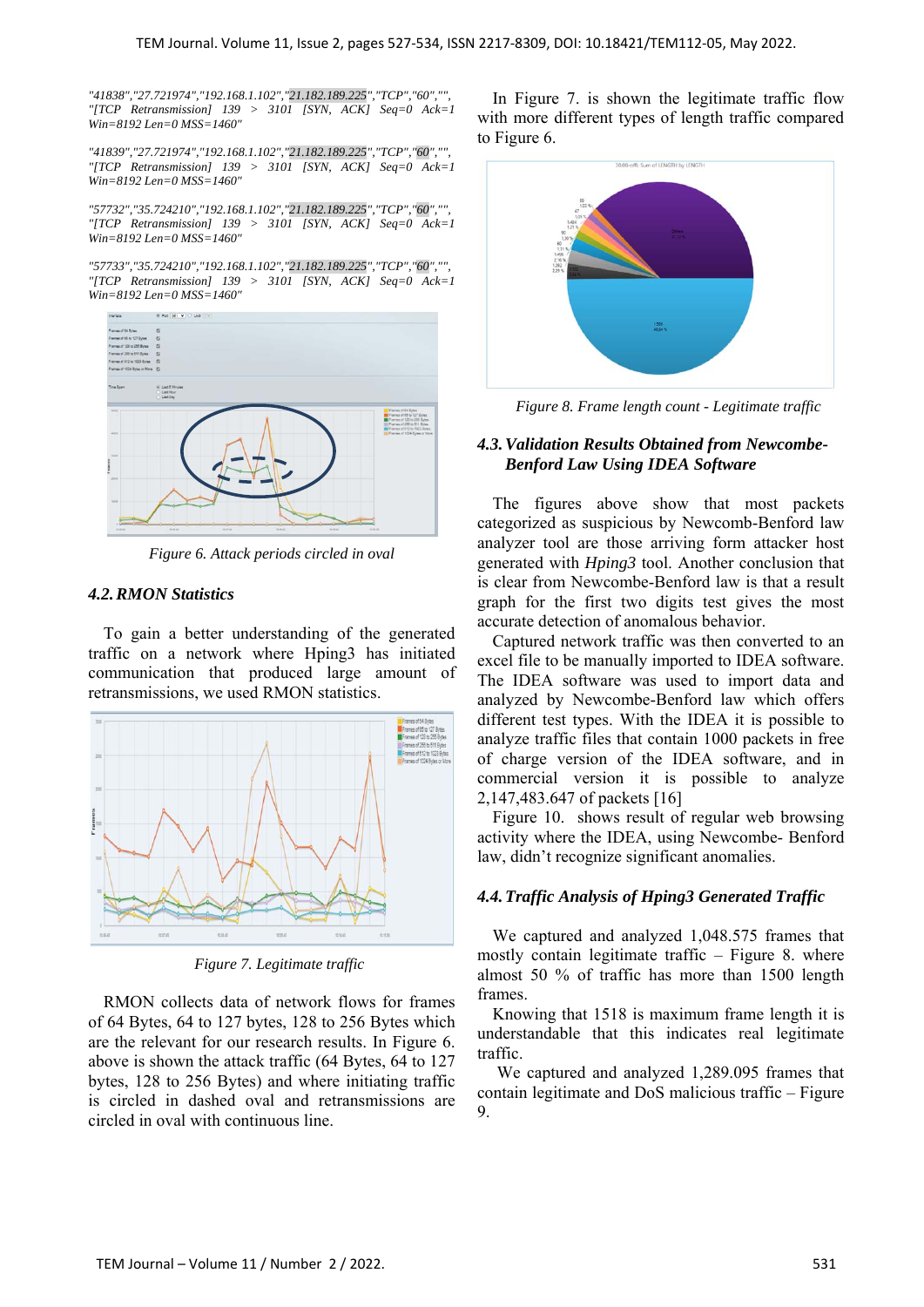

*Figure 9. Frame length count - Malicious and Legitimate traffic* 

From the above figures (Figure 8. and Figure 9.) it can be seen that legitimate traffic contains mostly packets closer to maximum frame size than frames in Figure 9. with high amount of malicious frames.

From Figure 9. it can be seen that most frames were of 174 bytes length (Hping3 option *-d 120* for 120 bytes plus 54 bytes of headers and trailer*)*, than 60 bytes in length (it can be seen from section *4.1 Scanning results* that for two initiated sessions from attackers spoofed source, victim replied with 10 retransmissions with frames of 60 bytes, because operating system deleted 4 CRC bytes).

Frames with 70 bytes were router sends destination unreachable because of unavailability of spoofed addresses:

*"296701","132.899336","192.168.1.100","192.168.1.102","ICMP","70", "","Destination unreachable (Host unreachable)"* 

Or resends due to traffic type filtered by remote firewall, as shown below.

*"7158","20.861130","188.110.122.44","192.168.1.102","ICMP","70","", "Destination unreachable (Communication administratively filtered)"* 



*Figure 10. First digit Newcombe-Benford law - Malicious and Legitimate traffic* 

It can be concluded that *Hping3* initiated 26 % TCP traffic that generated retransmissions to spoofed addresses what as result created 71% additional traffic to overall traffic on laboratory network segment.

Figure 10. above shows the first digit Newcombe-Benford law result, it can be seen that frames with leading number 6 and 7 are indicated as anomalous an indication in our experiment that due to large number of spoofed addresses there are a lot of retransmissions with frames of 60 or 70 bytes in length.

In Figure 10., it is shown that first two-digit Newcombe-Benford law results where can be seen that frames with leading number 60 and 70 are indicators of anomalous traffic based on Newcombe-Benford law.

Taking brief glance at Figure 10., the first number Newcombe-Benford law in IDEA dashboard it is easy to spot bars with numbers 6 and 7 that indicates anomalous traffic of 6X and 7X frames length in Bytes.



*Figure 11. First digit Newcombe-Benford law – Legitimate traffic* 

In Figure 11. is shown the first number Newcombe-Benford law in IDEA dashboard with mostly legitimate traffic that permits a trained person to use Newcombe-Benford law to spot the difference between two figures: legitimate traffic (Figure 11. has more various length types of frames compared to predominantly malicious traffic in Figure 10.)

Further usage of Newcombe-Benford law leads us to use and compare First two digits Newcombe-Benford law with same data sets. Below in Figure 12., it can be seen that predominant traffic is with frames of leading numbers "15" while in Figure 12. the leading two numbers are "17" that indicates frames of 17x length and not 17xx since maximum frame length is 1518.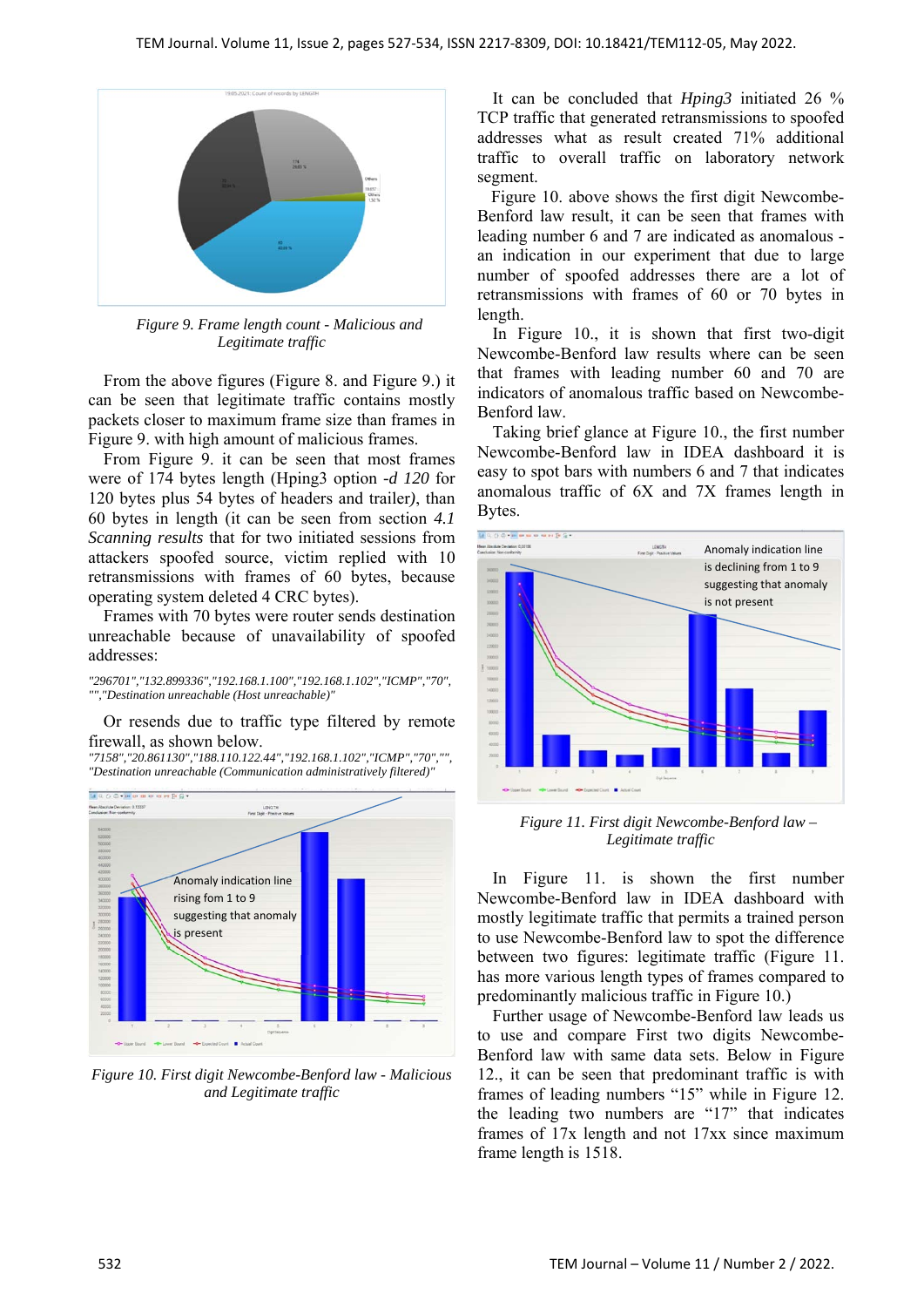

*Figure 12. First two digits Newcombe-Benford law – Legitimate traffic* 

Having this information on the first two digits, Newcombe-Benford law can be used to spot malicious traffic as shown in Figure 13., where most of the traffic is frames with length of 17, 60 and 70 Bytes.



*Figure 13. First two digits Newcombe-Benford law – Malicious and Legitimate traffic* 

We used Newcombe-Benford with first three digits where in Figure 14. is shown the legitimate traffic and in Figure 15. the malicious and legitimate traffic.



*Figure 14. First three digits Newcombe-Benford law – Legitimate traffic* 

In Figure 15. is shown malicious and legitimate traffic with dominant malicious traffic with significant frames with 60 and 70 Bytes in length.



*Figure 15. First three digits Newcombe-Benford law - Malicious and Legitimate traffic* 

# **5. Resolving Early DoS Detection with RMON Alerting**

As suggested by Boyar and Özen Detection [18], the Denial-of-Service Attacks with SNMP/RMON is possible and we used similar approach using Cisco switch to raise an alarm on detection frames with 64 Bytes with OID .1.3.6.1.2.1.16.1.1.1.14. We chose 64 Bytes as indicator revealed in the above analysis using IDEA. Configuration line is shown below in *Figure 16. Actual CLI configuration of Alarm 2* and resulted configuration in web interface shown in *Figure 17. web based description of configured Alarm.*



*Figure 17. Web based description of configured Alarm* 

10 Default De

Alarm is configured to generate an alarm when more than 100 frames arrive at the monitored interface every 10 seconds. This alarm uses event 2 as shown below in *Figure 18. Actual CLI configuration of Event 2* to send a trap to the PC with ireasoning trap receiver.

#### rmon event 2 log-trap community cosmo owner k

*Figure 18. Actual CLI configuration of Event 2* 

#### **6. Conclusions**

Frames of 64 Bytes

79 Delta

From our experiments it can be concluded that legitimate traffic follows Newcombe-Benford law very closely when no malicious traffic is involved. Using this approach network security specialists can